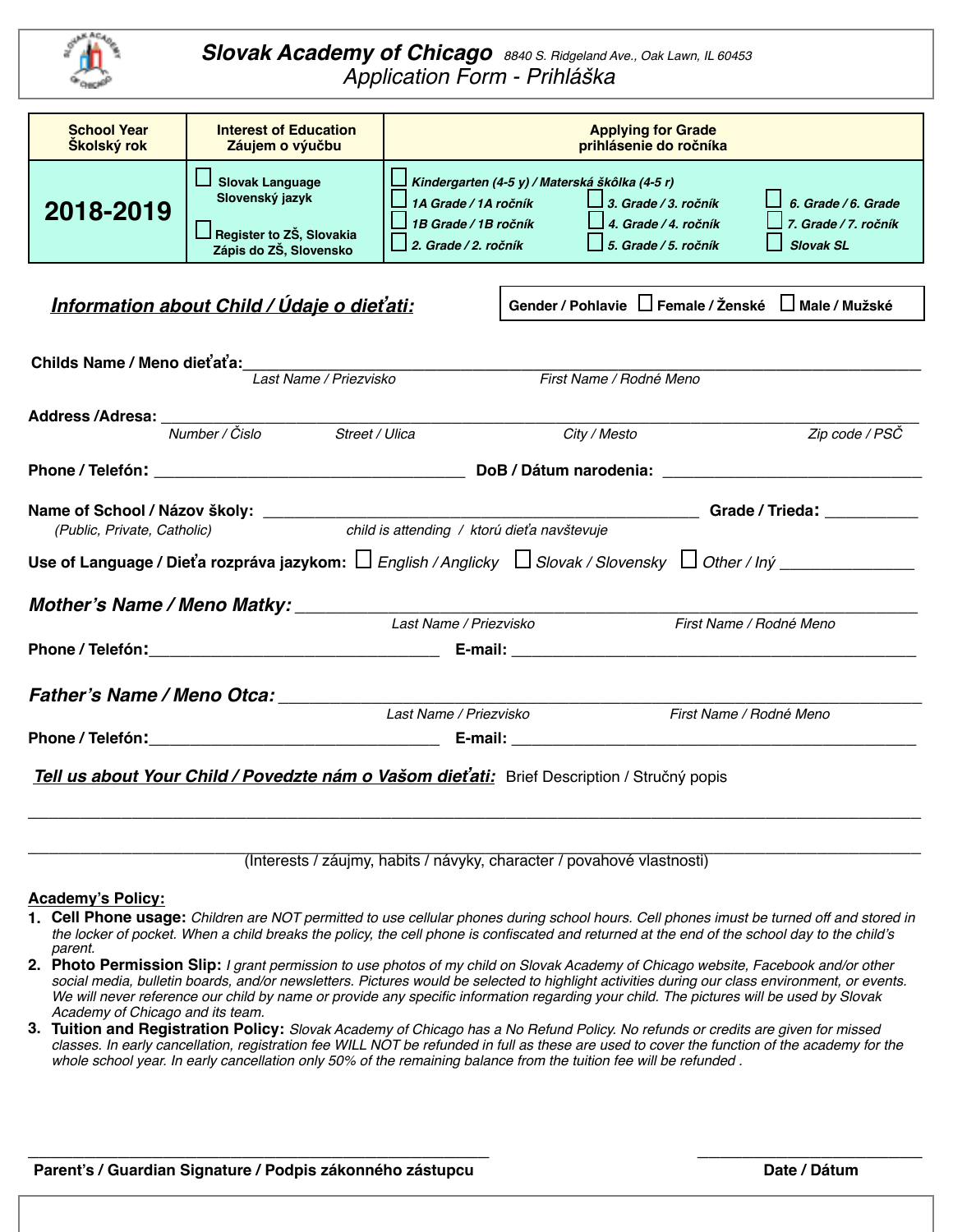## *Slovak Academy of Chicago 8840 S. Ridgeland Ave., Oak Lawn, IL 60453 Application Form - Prihlá*š*ka*

| Child's Health / Zdravotný stav dieťaťa:                                                                                              |                                       |                                                      |  |  |  |
|---------------------------------------------------------------------------------------------------------------------------------------|---------------------------------------|------------------------------------------------------|--|--|--|
| Frequent Nosebleeds / Časté krvácanie z nosa $\Box$ Diabetes / Cukrovka $\Box$ Asthma / Astma $\Box$ Seizures / Záchvaty $\Box$       |                                       |                                                      |  |  |  |
|                                                                                                                                       |                                       |                                                      |  |  |  |
|                                                                                                                                       | Definition / Popis                    |                                                      |  |  |  |
| Is Child using any Medication / Užíva dieťa pravidelne lieky? $\Box$                                                                  |                                       |                                                      |  |  |  |
|                                                                                                                                       | Name of the Medicatoin / Názov liekov |                                                      |  |  |  |
|                                                                                                                                       |                                       |                                                      |  |  |  |
| In case of Illness / V prípade ochorenia dieťaťa: 1.<br>Contect Person Kontaktná osoba Last Name / Priezvisko First Name / Rodné meno |                                       |                                                      |  |  |  |
|                                                                                                                                       |                                       |                                                      |  |  |  |
|                                                                                                                                       |                                       |                                                      |  |  |  |
|                                                                                                                                       |                                       | 2.<br>Last Name / Priezvisko First Name / Rodné meno |  |  |  |
|                                                                                                                                       |                                       |                                                      |  |  |  |
| Other Health Problems / Difficulties / Chronic Illnesses we should be aware of?                                                       |                                       |                                                      |  |  |  |
| Iné zdravotné problémy / ťažkosti / chronické ochorenia, o ktorých by sme mali vedieť?                                                |                                       |                                                      |  |  |  |
|                                                                                                                                       |                                       |                                                      |  |  |  |
|                                                                                                                                       |                                       |                                                      |  |  |  |
|                                                                                                                                       |                                       |                                                      |  |  |  |
|                                                                                                                                       |                                       |                                                      |  |  |  |
| Description / Popis                                                                                                                   |                                       |                                                      |  |  |  |

### **Medical Release:**

*I herby authorize Slovak Academy of Chicago by and through its officers, agents, or employees to provide first aid treatment to my child in case of an accident. I additionally authorize Slovak Academy of Chicago in may absence, to call emergency city services (911), and have my child*  transported to the most appropriate medical facility, as well, as consent medical treatment of my child at said facility. A staff person from the *academy will accompany my child should they be transported to the medical facility. Parents will be notified immediately. It is also understood that I will hold Slovak Academy of Chicago harmless for the nature, performance and outcome of any such emergency medical treatment and that the determination of whether an emergency has arisen within the terms of this agreement shall be left to the sole discretion of Slovak Academy of Chicago. I/we will be responsible for the emergency medical charges upon receipt of the statement.*

\_\_\_\_\_\_\_\_\_\_\_\_\_\_\_\_\_\_\_\_\_\_\_\_\_\_\_\_\_\_\_\_\_\_\_\_\_\_\_\_\_ \_\_\_\_\_\_\_\_\_\_\_\_\_\_\_\_\_\_\_\_